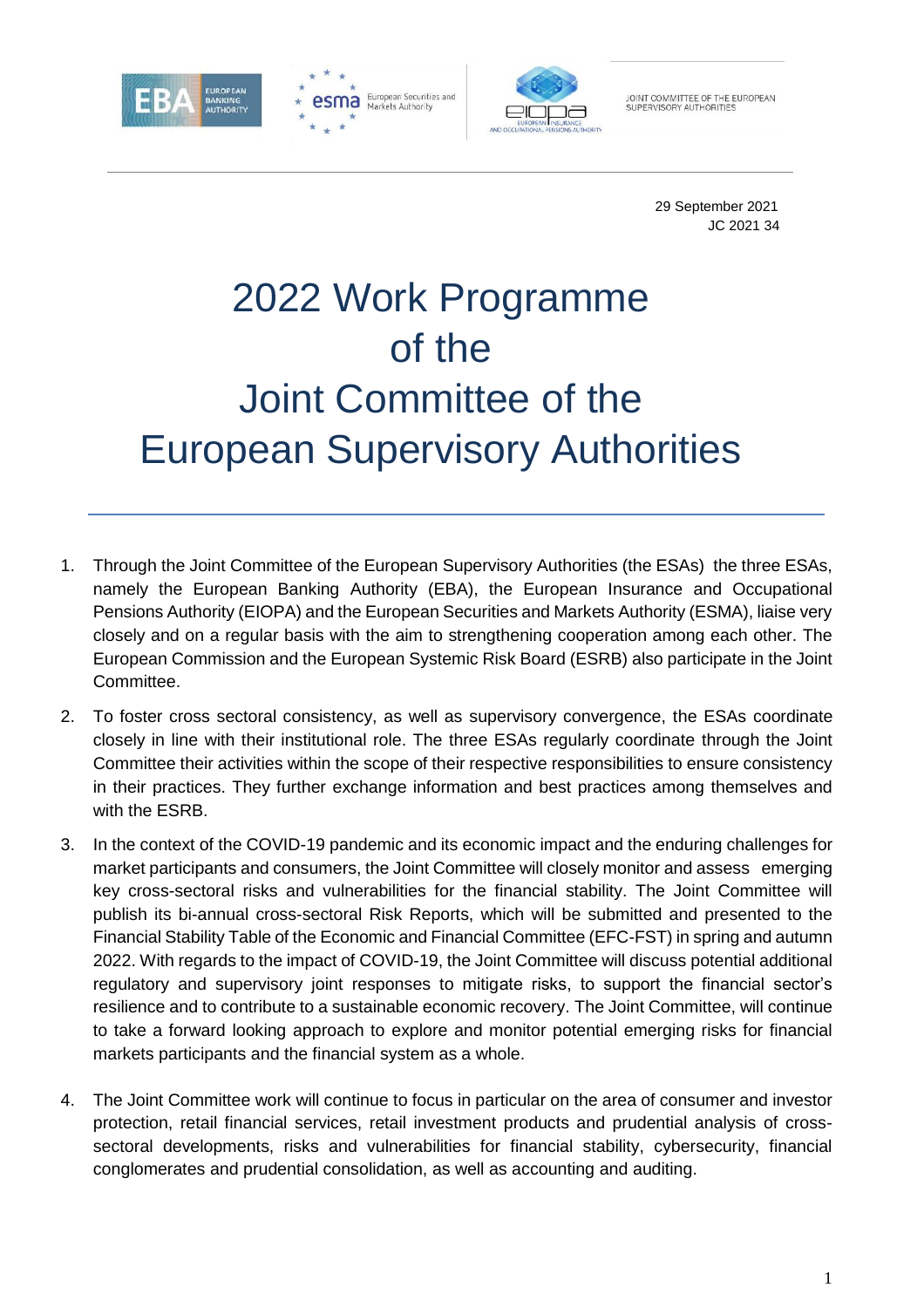- 5. In the area of the new Green Deal and the Sustainable Finance strategy, the Joint Committee will develop a number of draft technical standards under the Sustainable Finance Disclosure Regulation (SFDR). Furthermore, subject to the result of the revision of the Non-Financial Reporting Directive (NFRD), the ESAs will contribute to the development of disclosure standards for nonfinancial information<sup>1</sup>. The ESAs will continue their work on artificial intelligence and use of behavioural finance findings for supervisory purposes.
- 6. The Joint Committee will increase its efforts in the area of the European Commission's Digital Finance Package, including the legislative proposals on Digital Operational Resilience (DORA). A special emphasis will also be on monitoring and analysing technological innovations, including Suptech, The focus will be on the implementation of the expected mandates that will stem from the Digital Finance Package. A first example is represented by the request to EBA, EIOPA and ESMA for technical advice on digital finance and related issues to be delivered by January 2022.
- 7. With the United Kingdom's withdrawal from the EU, the Single Market and the Customs Union, the UK became a third country with broad consequences for financial institutions and customers. The Joint Committee will continue to monitor the impact of that decision and serve as a forum to discuss and coordinate any cross-sectoral issue impacting investor protection, EU market integrity and financial stability.
- 8. Through the European Forum for Innovation Facilitators (EFIF), the Joint Committee will further promote coordination and cooperation among national innovation facilitators to foster the scaling up of innovation in the financial sector across the EU in line with the Commission FinTech Action Plan.
- 9. The Joint Committee will also address other cross-sectoral matters such as the cross-sectoral mandates and questions (Q&As) stemming from for example the PRIIPs, SFDR, and the Securitisation Regulation.
- 10. Furthermore, through the Joint Committee, the ESAs will continue to fulfil their mandate on the mapping and monitoring of on external credit assessment institutions (ECAIs) under the Capital Requirements Regulation and Solvency II.
- 11. In the area of Financial Conglomerates, the Joint Committee will publish the annual list of financial conglomerates and work on specific conglomerate's reporting templates.

#### Consumer Protection and Financial Innovation

l

12. The Joint Committee enhances confidence and strengthens the protection of European consumers in relation to banking, insurance and securities products. This will continue to be an area of priority for the Joint Committee in 2022.

| Topic/Activity         | <b>PRIIPs work on review of the Regulation</b>                                                                                                                                                                                      |
|------------------------|-------------------------------------------------------------------------------------------------------------------------------------------------------------------------------------------------------------------------------------|
| <b>Description</b>     | In response to the European Commission request for Call for Advice of<br>27 July 2021, the ESAs will provide information and analysis to support<br>the review of PRIIPs in accordance with Article 33 of the PRIIPs<br>Regulation. |
| <b>Expected output</b> | <b>Technical advice</b>                                                                                                                                                                                                             |

 $<sup>1</sup>$  As part of the NFRD revision, the European Commission proposes a new Corporate Sustainability Reporting Directive (CSRD) which includes</sup> development of specific disclosure standards*.*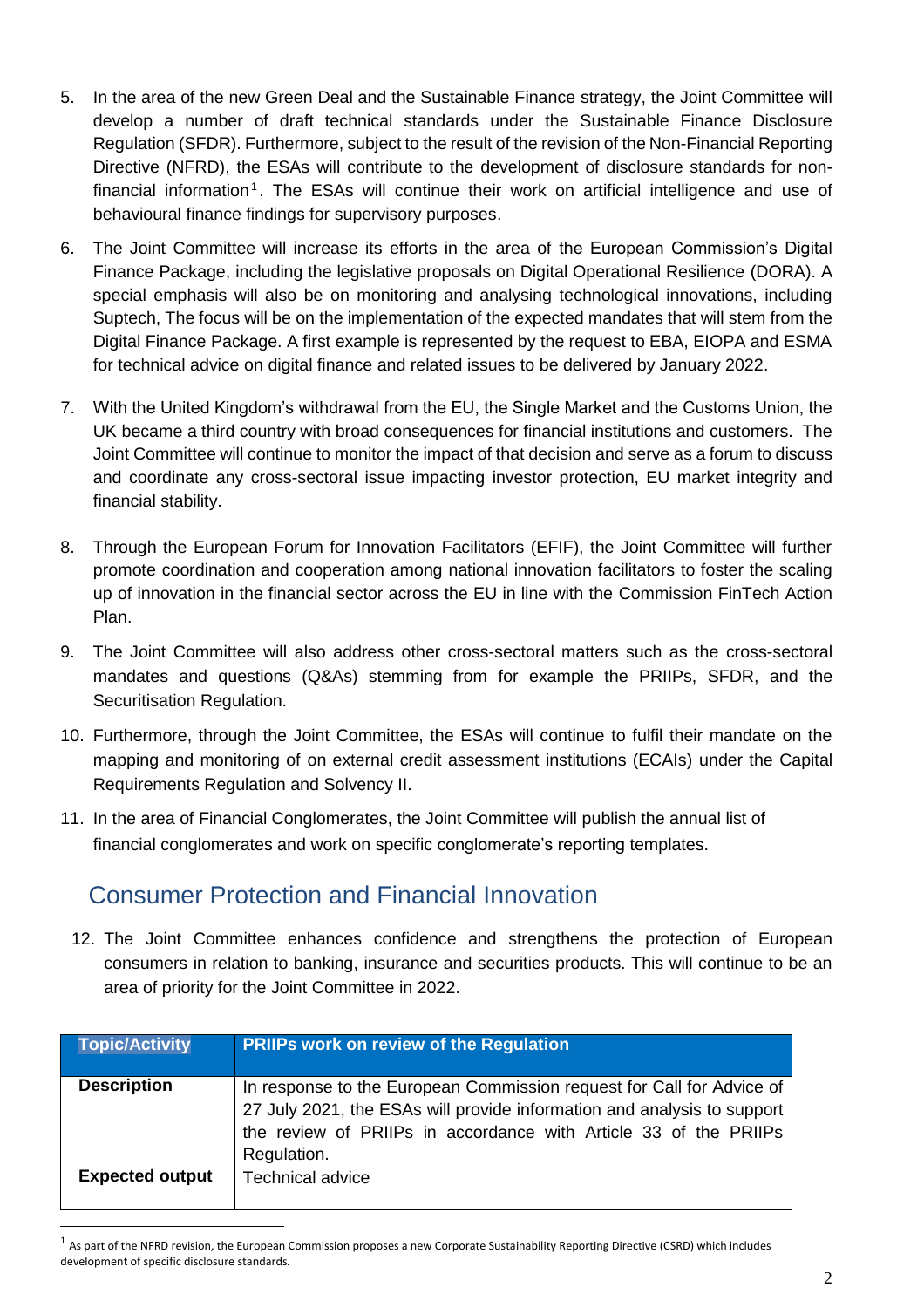| <b>Topic/Activity</b>  | <b>PRIIPS Level 3 work</b>                                                                                                                                                                                                                 |
|------------------------|--------------------------------------------------------------------------------------------------------------------------------------------------------------------------------------------------------------------------------------------|
| <b>Description</b>     | Work will continue on the development of Q&As or other level 3 tools to<br>promote supervisory convergence and give competent authorities and<br>market participants further guidance on the practical application of the<br>PRIIPs rules. |
|                        | The ESAs will also prepare an Annual Report based on the information<br>submitted by national competent authorities on administrative sanctions<br>or measures imposed.                                                                    |
| <b>Expected output</b> | Q&As and other Level 3 tools                                                                                                                                                                                                               |

| <b>Topic/Activity</b>  | Sustainability-related disclosures in the financial services sector<br>(SFDR)                                                                                                                                                                                                                                                                                                                                                                                                 |
|------------------------|-------------------------------------------------------------------------------------------------------------------------------------------------------------------------------------------------------------------------------------------------------------------------------------------------------------------------------------------------------------------------------------------------------------------------------------------------------------------------------|
| <b>Description</b>     | In accordance with the Commission's Renewed Sustainable Finance<br>Strategy, the ESAs will be requested by the European Commission,<br>before the end of 2022, to review the Regulatory Technical Standards<br>under SFDR, clarifying indicators for both climate and environment-<br>related principal adverse impacts and principal adverse impacts in the<br>field of social and employee matters, respect for human rights, anti-<br>corruption and anti-bribery matters. |
|                        | The ESAs delivered seven empowerments for RTS under the SFDR in<br>January 2021. Six new technical standards from the Taxonomy<br>Regulation were also developed in the course of 2021.                                                                                                                                                                                                                                                                                       |
|                        | The SFDR gives an optional mandate to the ESAs to work on one<br>optional Implementing Technical Standard (ITS) on marketing<br>communications. The ESAs will monitor the application of the SFDR to<br>determine whether that optional ITS is required.                                                                                                                                                                                                                      |
| <b>Expected output</b> | <b>Technical Standards</b>                                                                                                                                                                                                                                                                                                                                                                                                                                                    |

| <b>Topic/Activity</b>  | Sustainability-related disclosures in the financial services sector<br>(SFDR) report on adverse impact disclosures                                                                                                                                                                                                                                                                                                                                                                                                                                                                                                                                        |
|------------------------|-----------------------------------------------------------------------------------------------------------------------------------------------------------------------------------------------------------------------------------------------------------------------------------------------------------------------------------------------------------------------------------------------------------------------------------------------------------------------------------------------------------------------------------------------------------------------------------------------------------------------------------------------------------|
| <b>Description</b>     | The ESAs are required under Article 18 SFDR to deliver a report<br>annually to the Commission starting on 10 September 2022 on the best<br>practices with regard to entity and product-level disclosure of the<br>principal adverse impacts of investments on sustainability factors and to<br>make recommendations towards voluntary reporting standards. The<br>report must consider implications of due diligence practices on<br>disclosures under SFDR and must provide guidance on the issue.<br>Delivery of this report by the envisaged deadline may be affected by the<br>delay in the application of the Level 2 legislation underpinning SFDR. |
| <b>Expected output</b> | Report                                                                                                                                                                                                                                                                                                                                                                                                                                                                                                                                                                                                                                                    |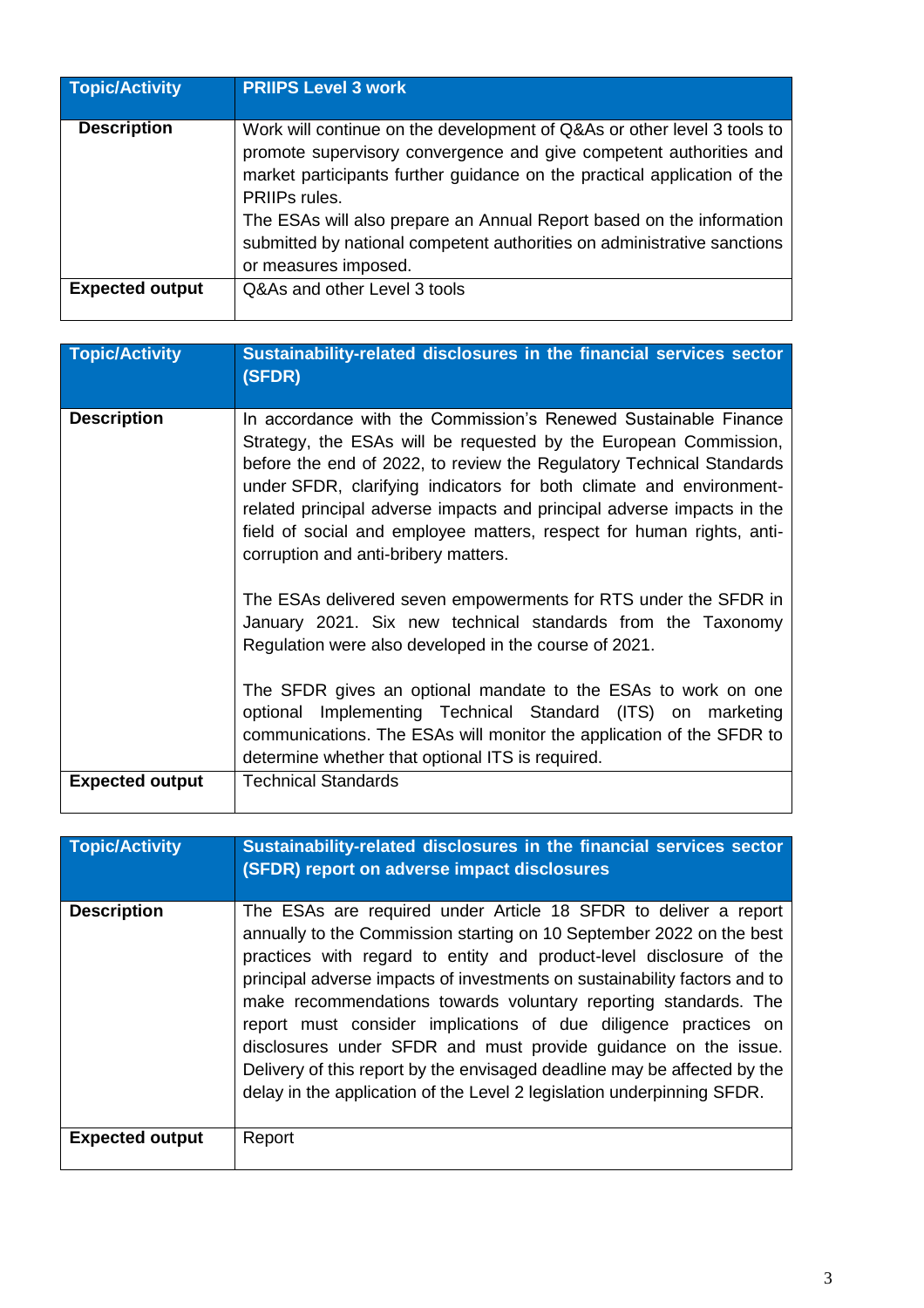| Topic/Activity         | Sustainability-related disclosures in the financial services sector<br>(SFDR) Level 3 work                                                                                                                                                                                            |
|------------------------|---------------------------------------------------------------------------------------------------------------------------------------------------------------------------------------------------------------------------------------------------------------------------------------|
| <b>Description</b>     | The ESAs will monitor the practical application of the SFDR to determine<br>if Q&As or other level 3 tools to promote supervisory convergence are<br>needed to give competent authorities and market participants further<br>guidance on the practical application of the SFDR rules. |
| <b>Expected output</b> | Q&As and other Level 3 tools                                                                                                                                                                                                                                                          |

| <b>Topic/Activity</b>   | <b>Financial Education and Literacy</b>                                                                                                                                                                                                                                                                                                                                                                                                |
|-------------------------|----------------------------------------------------------------------------------------------------------------------------------------------------------------------------------------------------------------------------------------------------------------------------------------------------------------------------------------------------------------------------------------------------------------------------------------|
| <b>Description</b>      | The work will contribute to the three ESAs fulfilling their respective<br>mandates to review and coordinate financial education and literacy<br>initiatives of national authorities and will facilitate a better alignment of<br>the approaches taken so far by the three ESAs. The work will start by a<br>mapping of NCAs' initiatives on financial education and lessons learned<br>which will be materialized by concrete actions. |
| <b>Expected outputs</b> | Joint ESAs high-level conference on financial education and literacy;<br>ESAs thematic repository on financial education;<br>ESAs thematic report on financial education;<br>Workshop with NCAs on financial education.                                                                                                                                                                                                                |

| <b>Topic/Activity</b>   | Use of behavioral finance findings for supervisory purposes                                                                                                                                                                                                                                                                                                                                                                                                                                                                                                                                                                                                           |
|-------------------------|-----------------------------------------------------------------------------------------------------------------------------------------------------------------------------------------------------------------------------------------------------------------------------------------------------------------------------------------------------------------------------------------------------------------------------------------------------------------------------------------------------------------------------------------------------------------------------------------------------------------------------------------------------------------------|
| <b>Description</b>      | In light of potential consumer protection concerns and benefits, the ESAs<br>will assess the use of insights from behavioural finance when dealing<br>with existing and potential clients, especially when providing or collecting<br>information. The ESAs will further consider how behavioural finance<br>findings can be used by NCAs and incorporated in their supervisory<br>practices in order to strengthen financial consumer protection<br>This work could potentially cover relevant common ESA work stemming<br>from the Commission's Retail Investment Strategy, given the mandate<br>under the ESAs regulations to develop common disclosure standards. |
| <b>Expected outputs</b> | Joint Report                                                                                                                                                                                                                                                                                                                                                                                                                                                                                                                                                                                                                                                          |

#### Risk Assessment

13. Cross-sectoral (banks, insurers, investors, asset managers) risk analysis and assessment will continue to be one of the main areas of focus for the Joint Committee in 2022. The analysis will highlight the assessments by the ESAs of key trends and vulnerabilities to financial stability and continue to include appropriate cross-referencing in the sectoral risk reports. Furthermore, the assessment could potentially include ad-hoc focus on the use of macroprudential tools to ensure financial stability. The Joint Committee's Risk Sub-Committee will continue to be an important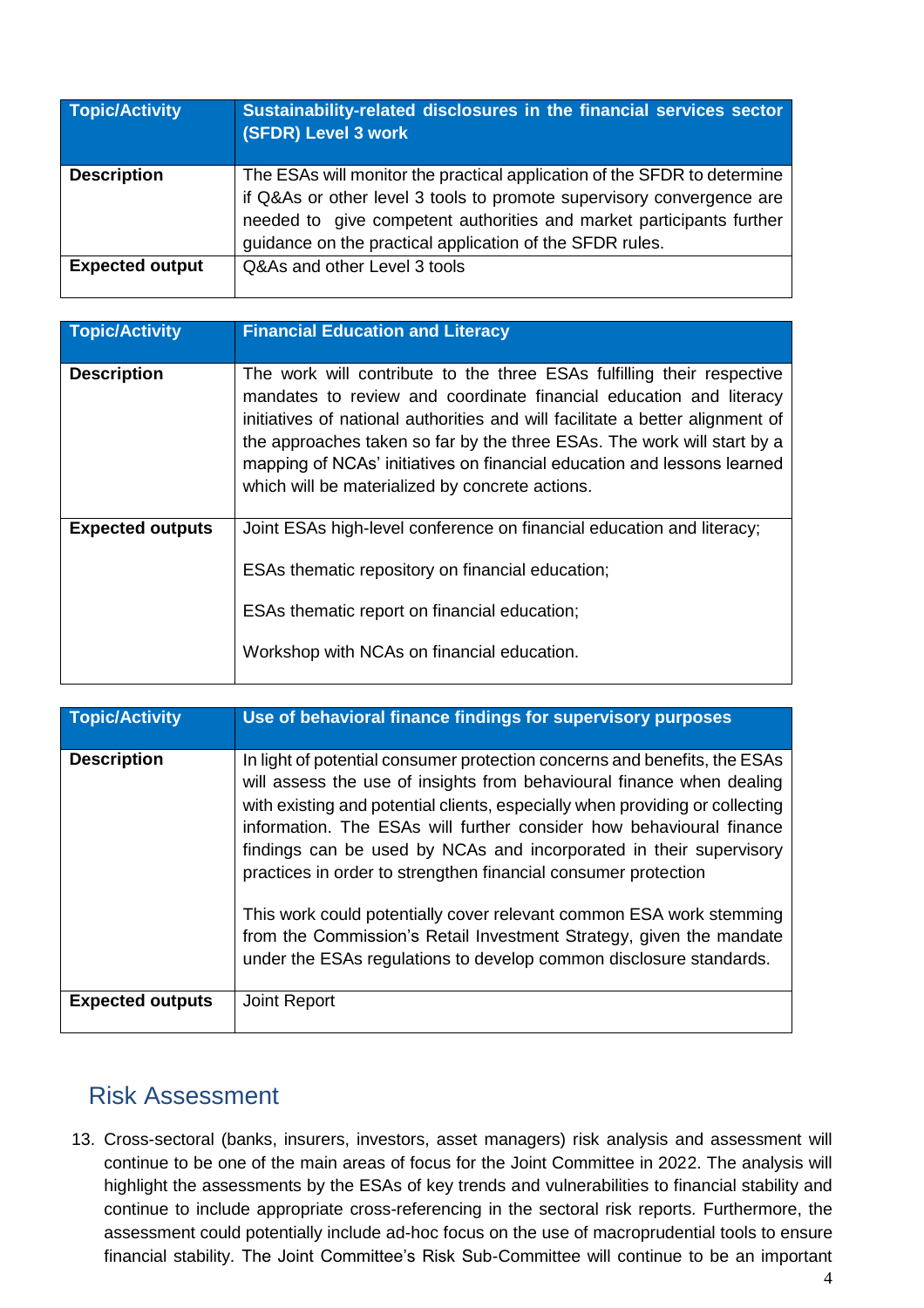forum for discussion of cross-sectoral risks, including e.g. potential risks stemming from technology and BigTech companies.

| <b>Topic/Activity</b>   | <b>Cross-sectoral risk analysis</b>                                                                                                                                                                                                                                           |
|-------------------------|-------------------------------------------------------------------------------------------------------------------------------------------------------------------------------------------------------------------------------------------------------------------------------|
| <b>Description</b>      | The ESAs will continue analysing the key trends and vulnerabilities to<br>financial stability and continue to include appropriate cross-referencing<br>in the sectoral risk reports, which will be presented to the Council's<br>Economic and Financial meeting and published |
| <b>Expected outputs</b> | Bi-annual Joint Report on Risks and Vulnerabilities                                                                                                                                                                                                                           |

#### **Securitisation**

- 15. The Joint Committee Securitisation Committee (JCSC) will work on providing a consistent approach and common understanding to cross-sectoral questions stemming from the Securitisation Regulation.
- 16. The ESAs, through the Joint Committee, will also work on practical and operational cross-sectoral issues in relation to the supervision and enforcement of the Securitisation Regulation to ensure a consistent supervisory approach. The JCSC will assess concrete cases and if necessary, develop good practices and/or supervisory briefings.
- 17. The JCSC will stand ready to contribute to possible legislative proposals on revision of the Securitisation Regulation.

| <b>Topic/Activity</b>   | Level 3 work related to the Securitisation Regulation                                                                                                                                                                                                          |
|-------------------------|----------------------------------------------------------------------------------------------------------------------------------------------------------------------------------------------------------------------------------------------------------------|
| <b>Description</b>      | The ESAs will work on developing Q&As and other level 3 tools to<br>promote supervisory convergence and to give competent authorities<br>and stakeholders' further guidance on the implementation of cross-<br>sectoral areas of the Securitisation Regulation |
| <b>Expected outputs</b> | Joint Q&As and other level 3 tools                                                                                                                                                                                                                             |

#### Technological innovation and cybersecurity

- 18. The Joint Committee provides the ESAs with a platform to exchange views on technological innovation, including SupTech, and cybersecurity and to consider options for coordinated crosssectoral action. The ESAs need to implement additional actions following the publication of the European Commission Digital Finance Package in September 2020. A first example is represented by the request to EBA, EIOPA and ESMA for technical advice on digital finance and related issues to be delivered by January 2022. The legislative proposal on digital operational resilience (DORA) also envisage several joint actions for the ESAs.
- 19. Through the Joint Committee, the ESAs will continue to work together particularly on the areas included in the Digital Finance Package, along with the European Commission, to ensure alignment and a coordinated approach for cross-sector issues.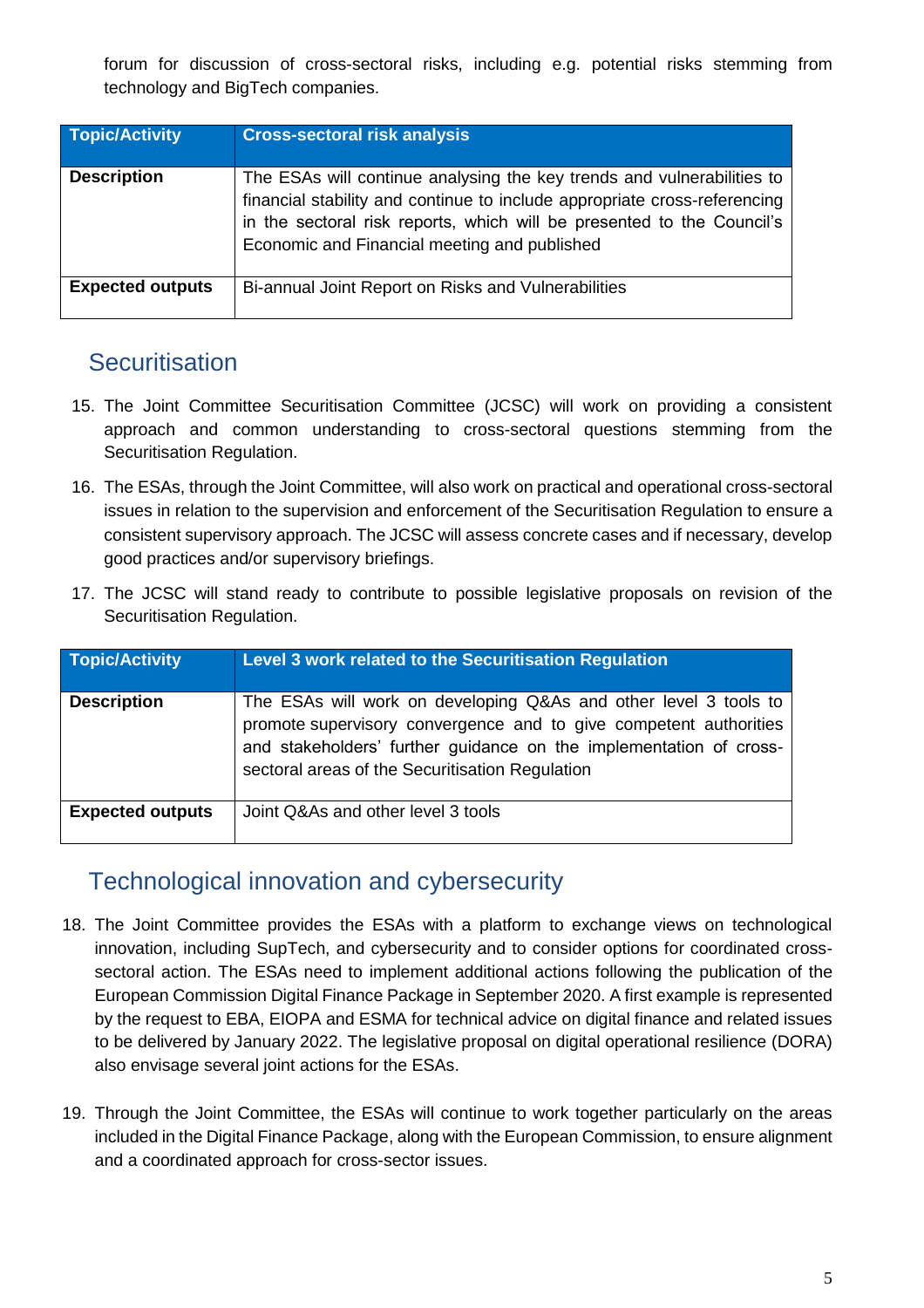| <b>Topic/Activity</b>   | Work on digital operational resilience                                                                                                                                                                                  |
|-------------------------|-------------------------------------------------------------------------------------------------------------------------------------------------------------------------------------------------------------------------|
| <b>Description</b>      | Depending on the finalisation of the legislative proposal on digital<br>operational resilience, the ESAs might develop regulatory products in<br>this area based on the mandate to be received from the co-legislators. |
| <b>Expected outputs</b> | Advice, reports, guidelines and draft regulatory or implementing<br>technical standards depending on the empowerments.                                                                                                  |

#### External Credit Assessment Institutions

20. The ESAs will continue to pursue regulatory work on External Credit Assessment Institutions, following the mandate to the Joint Committee under article 136 of Capital Requirements Regulation (CRR) to specify and monitor the correspondence between the relevant credit assessments issued by an ECAI to the Credit Quality Steps set out in the CRR ("mapping"). The mappings under article 109a(1) of Solvency II will be amended accordingly to ensure a consistent usage of ECAIs' credit assessments under the banking and insurance regulatory framework.

| <b>Topic/Activity</b>   | <b>External Credit Assessment Institutions</b>                                            |
|-------------------------|-------------------------------------------------------------------------------------------|
| <b>Description</b>      | Production of mappings for newly registered ECAIs and monitoring of<br>existing mappings. |
| <b>Expected outputs</b> | Draft implementing technical standards.                                                   |

### Financial Conglomerates

21. The ESAs stand ready to bring forward the effective supplementary supervision of financial conglomerates and to discuss appropriate regulatory and supervisory actions.

| <b>Topic/Activity</b>   | <b>Annual list of financial conglomerates and specific reporting</b><br>formats               |
|-------------------------|-----------------------------------------------------------------------------------------------|
| <b>Description</b>      | The ESAs will continue to review and update its list of identified financial<br>conglomerates |
| <b>Expected outputs</b> | 2022 List of identified financial conglomerates                                               |

| <b>Topic/Activity</b>   | <b>Conglomerates Reporting</b>                                                                                                                                                                                                                                                                                                                                                                                                                    |
|-------------------------|---------------------------------------------------------------------------------------------------------------------------------------------------------------------------------------------------------------------------------------------------------------------------------------------------------------------------------------------------------------------------------------------------------------------------------------------------|
| <b>Description</b>      | The ESAs will continue to develop technical standards for financial<br>conglomerates' reporting templates. The directive on the supplementary<br>supervision of credit institutions, insurance undertakings and investment<br>firms in a financial conglomerate (FICOD) require the ESAs to develop<br>reporting templates and uniform conditions of application of the<br>supervisory overview by the coordinator of the financial conglomerate. |
| <b>Expected outputs</b> | Draft technical standards                                                                                                                                                                                                                                                                                                                                                                                                                         |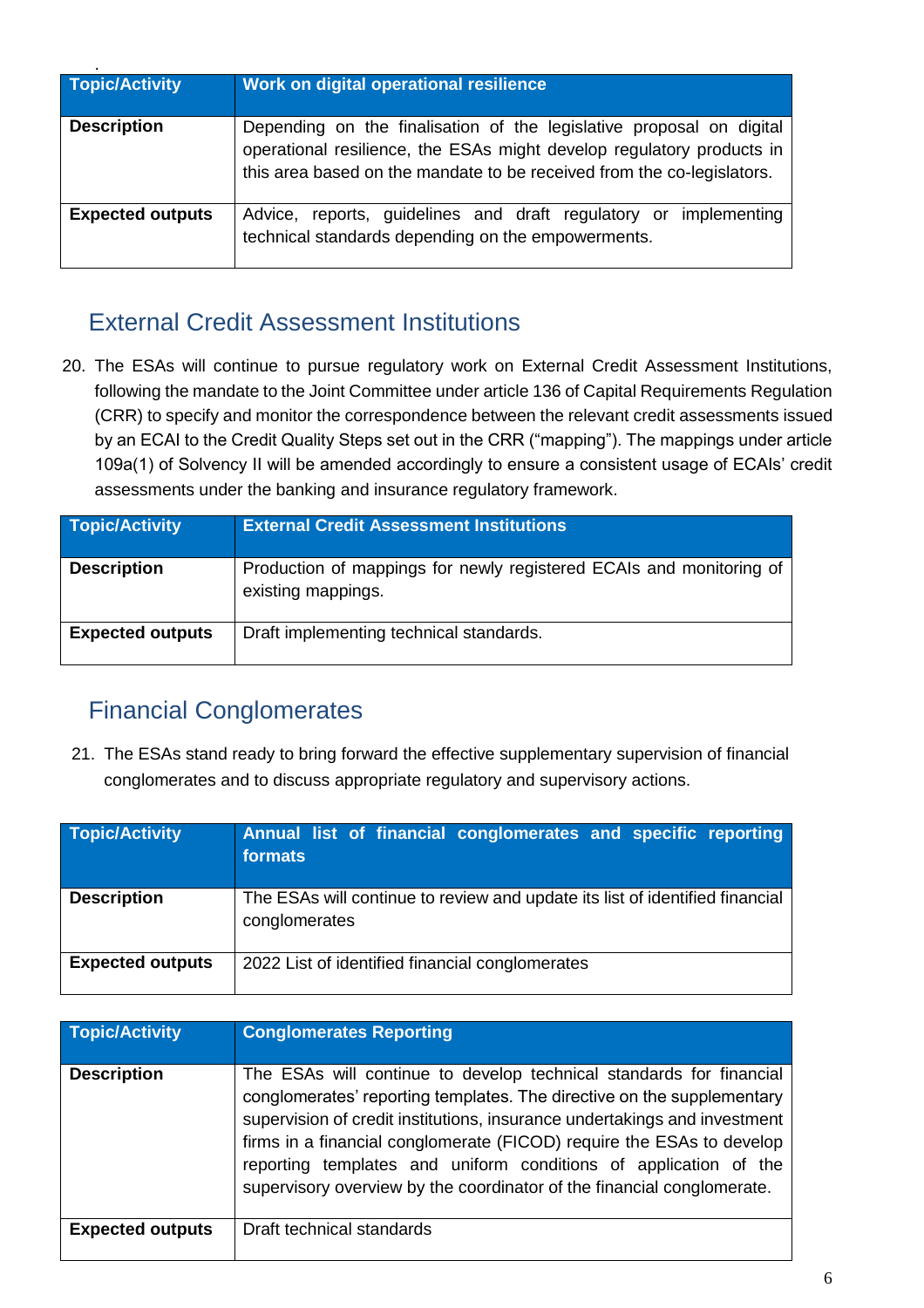## European Forum for Innovation Facilitators (EFIF)

22. Under the framework of the Joint Committee, the ESAs will continue to work to strengthen communication and coordination between national innovation facilitators via the European Forum for Innovation Facilitators (EFIF).

For more details please refer the EFIF Work Programme 2021/2022 outlined in the annex.

| <b>Topic/Activity</b>   | <b>Work on EFIF</b>                                                                                                                                                                                                                                                                                                                                                                                                                                                                                                                                    |
|-------------------------|--------------------------------------------------------------------------------------------------------------------------------------------------------------------------------------------------------------------------------------------------------------------------------------------------------------------------------------------------------------------------------------------------------------------------------------------------------------------------------------------------------------------------------------------------------|
| <b>Description</b>      | Promote coordination and cooperation among national innovation<br>facilitators to foster the scaling up of innovation in the EU financial sector<br>and to promote a common response to new technologies.                                                                                                                                                                                                                                                                                                                                              |
| <b>Expected outputs</b> | Output to be developed in the following areas:<br>Artificial intelligence (AI), machine learning (ML) and Big Data<br>analytics;<br>Tokenisation and distributed ledger technologies;<br>Open Finance/application program interfaces (APIs);<br>Platforms facilitating the provision of financial services (retail and<br>institutional);<br>Use of innovative technology for customer due diligence (CDD), in<br>٠<br>particular, identity verification and/or transaction monitoring;<br>RegTech;<br>Green FinTech and green sandboxes.<br>$\bullet$ |

#### Other work

| <b>Topic/Activity</b>                                                 | <b>Expected work 2022</b>                                                                                                                                                                                                                                                                                                                                                                                                                                                          |
|-----------------------------------------------------------------------|------------------------------------------------------------------------------------------------------------------------------------------------------------------------------------------------------------------------------------------------------------------------------------------------------------------------------------------------------------------------------------------------------------------------------------------------------------------------------------|
| <b>Joint Consumer</b><br><b>Protection Day</b>                        | In 2022, the ESAs will organise the 10th Joint Consumer Protection Day<br>Since its inception, the Consumer Protection Day has become an<br>important milestone for stakeholders across the EU that have an interest<br>in the topic of consumer protection.                                                                                                                                                                                                                       |
| <b>Performance of</b><br>retail investment<br>products                | The Joint Committee will continue to discuss progress on the work<br>regarding fees and the long-term performance of retail investment<br>products.                                                                                                                                                                                                                                                                                                                                |
| <b>Exchange of</b><br>information on fit<br>and proper<br>assessments | In 2022, the ESAs will continue with the implementation of information<br>exchange on fit and proper assessments (Article 31a ESAs Regulation).<br>To this end, the Joint Committee will propose to implement an IT<br>solution, supporting the exchange of information, based on the outcome<br>of a pilot business case and a data protection impact assessment study.<br>The Joint Committee will furthermore develop joint Guidelines to ensure<br>cross-sectoral consistency. |
| <b>UK withdrawal</b><br>from the EU                                   | Following the withdrawal of the UK from the EU, there is a need for<br>regular monitoring of the impact, in particular, with UK firms losing<br>access to the single market, it is vital that the EU continues to address<br>any legacy issues in order to ensure investor protection, EU market<br>integrity and financial stability.                                                                                                                                             |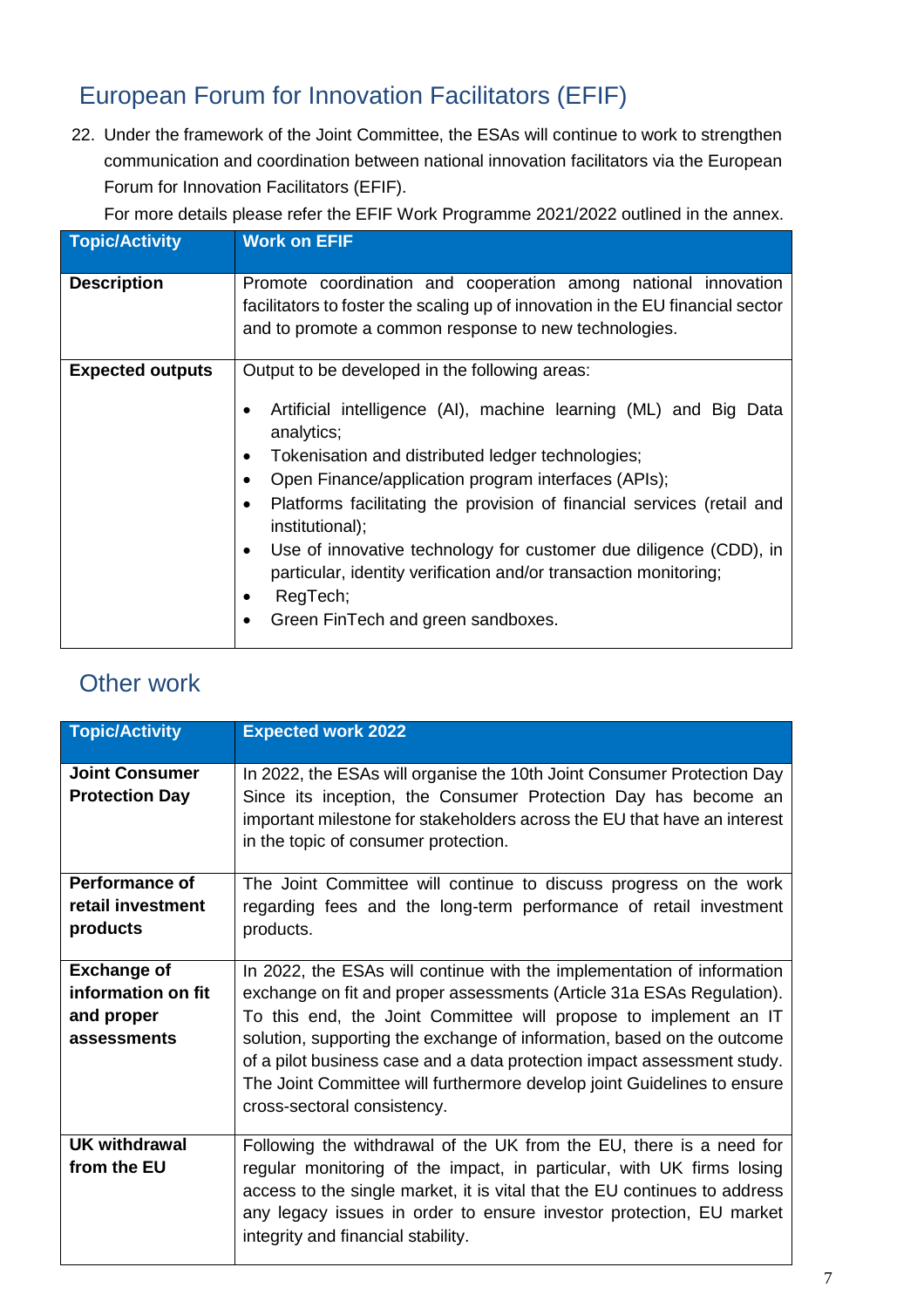

## **EFIF Work Programme 2021/2022**

- (i) The European Forum for Innovation Facilitators (EFIF) has been established to promote coordination and cooperation among national innovation facilitators<sup>2</sup> to foster the scaling up of innovation in the EU financial sector and to promote a common response to new technologies<sup>3</sup>.
- (ii) Specifically the EFIF is intended to provide a platform for participating authorities, including national competent authorities (NCAs) to share experiences from engagement with firms through innovation facilitators, to share technological expertise, and to reach common views on the regulatory and supervisory treatment of innovative products, services and business models, overall boosting bilateral and multilateral coordination.
- (iii) Observations and outcomes from EFIF discussions, for example on recurrent regulatory obstacles to the scaling up of technology-enabled products, services and business models, can be directed to the European Commission and the European Supervisory Authorities (ESAs), as appropriate, to inform work streams, including policy positions adopted by the Joint Committee of the ESAs.
- (iv) The EFIF provides a platform for supervisors to collaborate in responding to firm/group-specific issues, for example questions about innovations and licensing. The EFIF also provides a platform for those NCAs with regulatory sandboxes to agree, where appropriate and on a voluntary basis, joint testing arrangements.
- (v) The tasks and organisation of the EFIF are prescribed in the Terms of Reference which came into effect on 25 May 2019.
- (vi) In 2021-2022 the EFIF will continue to monitor developments in:
	- a. the design and operation of innovation facilitators taking account of the best practices set out in the January 2019 ESAs joint report on regulatory sandboxes and innovation hubs;<sup>4</sup>
	- b. the innovative products, identified in the context of innovation facilitator activities, and related regulatory and supervisory issues arising.
- (vii) Additionally, the EFIF will consider the following thematic areas:
	- a. artificial intelligence (AI), machine learning (ML) and Big Data analytics;
	- b. tokenisation and distributed ledger technologies;
	- c. Open Finance/application program interfaces (APIs);
	- d. platforms facilitating the provision of financial services (retail and institutional) and digital finance:
	- e. use of innovative technology for customer due diligence (CDD), in particular, identity verification and/or transaction monitoring;
	- f. RegTech;

 $\overline{a}$ 

g. green FinTech and green sandboxes,

whilst keeping these areas under review in line with any new trends emerging from innovation facilitators.

(viii) Finally, the EFIF will enhance its visibility and strengthen its capacity through available

- reference[, https://esas-joint-committee.europa.eu/Publications/efif/EFIF%20Terms%20of%20Reference.pdf](https://esas-joint-committee.europa.eu/Publications/efif/EFIF%20Terms%20of%20Reference.pdf)
- <sup>4</sup> [https://www.eba.europa.eu/sites/default/documents/files/documents/10180/2545547/154a7ccb-06de-4514-a1e3-](https://www.eba.europa.eu/sites/default/documents/files/documents/10180/2545547/154a7ccb-06de-4514-a1e3-0d063b5edb46/JC%202018%2074%20Joint%20Report%20on%20Regulatory%20Sandboxes%20and%20Innovation%20Hubs.pdf?retry=1)

<sup>&</sup>lt;sup>2</sup> Innovation facilitators typically take the form of 'innovation hubs' and 'regulatory sandboxes'. Innovation hubs provide a dedicated point of contact for firms to raise enquiries with NCAs on FinTech-related issues and to seek non-binding guidance on regulatory and supervisory expectations, including licensing requirements. Regulatory sandboxes, on the other hand, are schemes to enable firms to test, pursuant to a specific testing plan agreed and monitored by a dedicated function of the competent authority, innovative financial products, financial services or business models. Source – ESA's Joint Report " Fintech: Regulatory Sandboxes and Innovation hubs", January 2019, p.3:

https://www.esma.europa.eu/sites/default/files/library/jc\_2018\_74\_joint\_report\_on\_regulatory\_sandboxes\_and\_innovation\_hubs.pdf <sup>3</sup> The governance and organization of the EFIF rests with the Joint Committee of the European Supervisory Authorities as provided in the EFIF Terms of

[<sup>0</sup>d063b5edb46/JC%202018%2074%20Joint%20Report%20on%20Regulatory%20Sandboxes%20and%20Innovation%20Hubs.pdf?retry=1](https://www.eba.europa.eu/sites/default/documents/files/documents/10180/2545547/154a7ccb-06de-4514-a1e3-0d063b5edb46/JC%202018%2074%20Joint%20Report%20on%20Regulatory%20Sandboxes%20and%20Innovation%20Hubs.pdf?retry=1)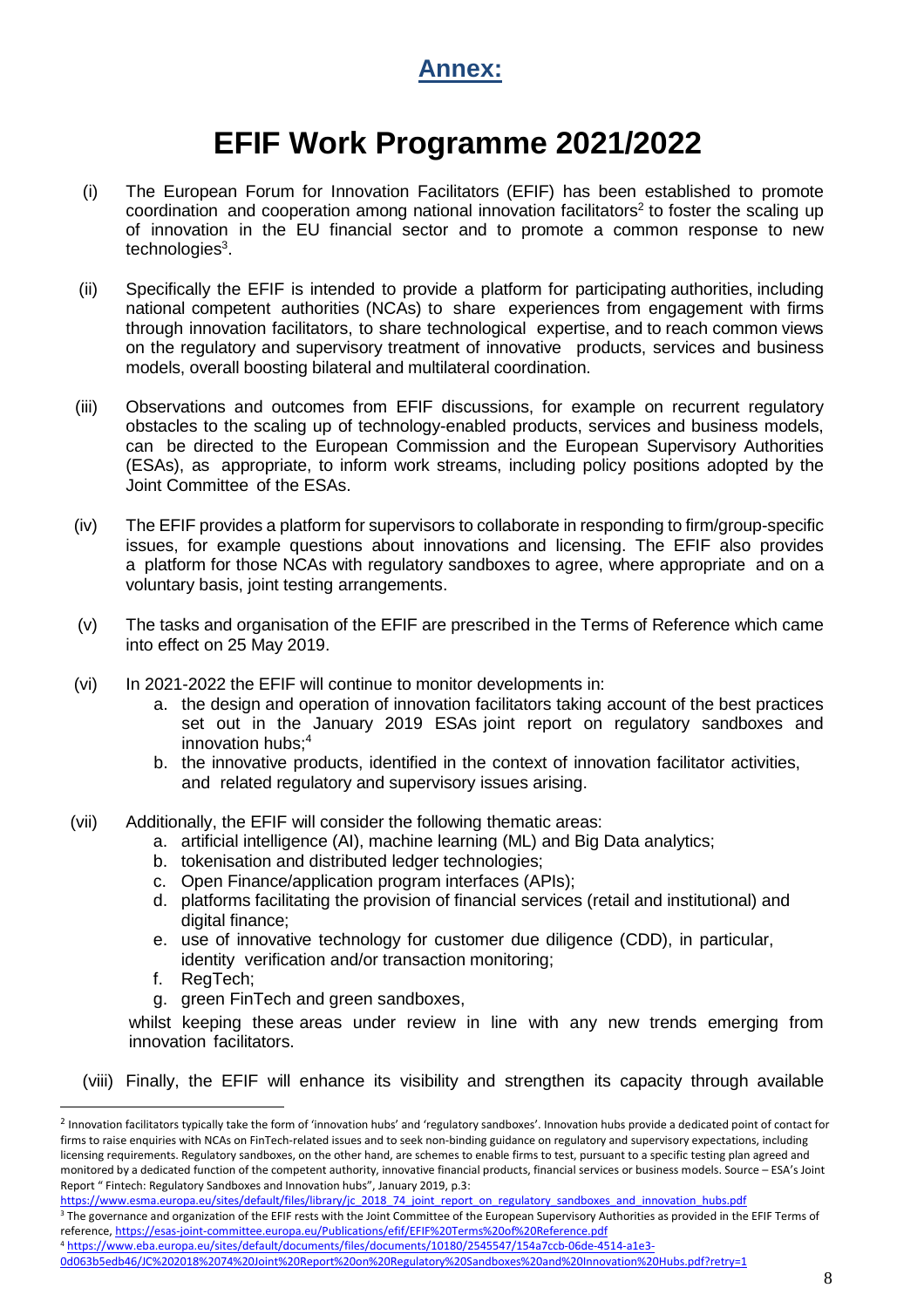measures. These efforts will be aligned with the European Commission's initiative to establish a new EU digital finance platform offering an interface to the EFIF as provided by the Digital Finance Strategy for the EU published on 24 September 2020<sup>5</sup>. The EFIF will also take steps to provide a procedural framework on which NCAs shall rely to share testing-related information when multiple NCAs of two or more Member States are involved in testing ('crossborder testing') and use other mechanisms to facilitate firms' interaction with supervisors from different MSs.

#### **General tasks**

| <b>Topic/Activity</b>  | Monitoring the design and operation of innovation facilitators                                                                                                                                                                                                                                                                                                                                                                                                                                                                                                                                                                                                                                                                                                                                                                                                                                                       |
|------------------------|----------------------------------------------------------------------------------------------------------------------------------------------------------------------------------------------------------------------------------------------------------------------------------------------------------------------------------------------------------------------------------------------------------------------------------------------------------------------------------------------------------------------------------------------------------------------------------------------------------------------------------------------------------------------------------------------------------------------------------------------------------------------------------------------------------------------------------------------------------------------------------------------------------------------|
|                        | established by NCAs in the EU                                                                                                                                                                                                                                                                                                                                                                                                                                                                                                                                                                                                                                                                                                                                                                                                                                                                                        |
| <b>Description</b>     | Identification of:<br>any innovation facilitators established post-January 2019<br>(the date of the joint ESA report on regulatory sandboxes<br>and innovation hubs);<br>any substantive changes to the design or operation of<br>innovation facilitators established pre-January 2019;<br>experience acquired in the operation of innovation<br>facilitators and best practices for the design and operation<br>of innovation facilitators (set out in the joint ESA report on<br>regulatory sandboxes and innovation hubs);<br>areas of innovation facilitators' focus and specialized<br>innovation facilitators (e.g. Blockchain; technology-enabled<br>products, services and business models in the context of                                                                                                                                                                                                 |
|                        | sustainable finance).                                                                                                                                                                                                                                                                                                                                                                                                                                                                                                                                                                                                                                                                                                                                                                                                                                                                                                |
| <b>Expected output</b> | As appropriate:<br>update of the list of innovation facilitators established in the<br>$\bullet$<br>EU:<br>specification* of any areas of the best practices that may<br>warrant an update in order to promote consistency and<br>convergence in the design and operation of innovation<br>facilitators (e.g. in terms of: promoting innovation<br>facilitators; communicating 'lessons learned' to the industry;<br>engaging with firms beyond the regulatory perimeter (e.g.<br>tech firms seeking to provide products and services to<br>regulated financial institutions); establishing potential<br>performance indicators for innovation facilitators which<br>NCAs could use for their own purposes to help demonstrate<br>how innovation facilitators are being used);<br>specification* of any areas in which ESA guidance on the<br>design and operation of innovation facilitators may be<br>appropriate. |

| <b>Topic/Activity</b>  | Monitoring innovations identified in innovation facilitators                                                                                                                                                                                                                                                                                         |
|------------------------|------------------------------------------------------------------------------------------------------------------------------------------------------------------------------------------------------------------------------------------------------------------------------------------------------------------------------------------------------|
| <b>Description</b>     | Identification of the innovative products, services and business<br>models identified in the context of innovation facilitator activities<br>(including main outcomes from sandboxes tests), regulatory and<br>supervisory issues arising and experience acquired by the<br>NCAs, with a view to promoting a common response to new<br>technologies. |
| <b>Expected output</b> | Specification of:<br>identified innovations, supported by statistics,<br>where<br>$\bullet$<br>available;<br>major regulatory and supervisory issues, including any                                                                                                                                                                                  |

<sup>5</sup> <https://eur-lex.europa.eu/legal-content/EN/TXT/PDF/?uri=CELEX:52020DC0591&from=EN>

l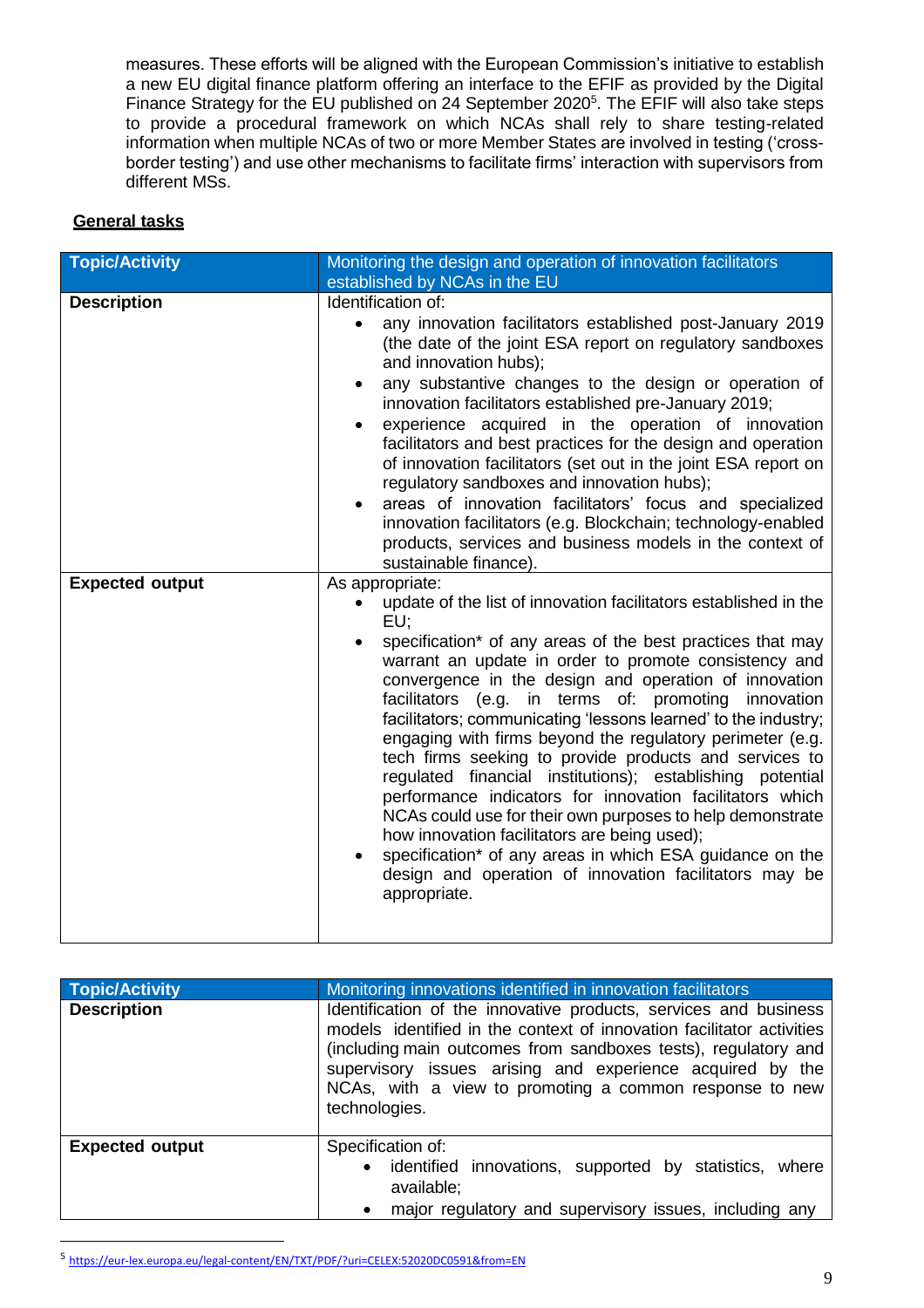| areas in which:                                             |
|-------------------------------------------------------------|
| o common views on the appropriate regulatory and            |
| supervisory response are reached;                           |
| o recurrent regulatory obstacles or gaps impeding the       |
| scaling up of financial innovation are observed that        |
| may warrant attention by the ESAs and/or the                |
| European Commission;                                        |
| policy action may be needed to address any risks<br>$\circ$ |
| to consumers, market integrity or for financial stability.  |
|                                                             |
| Development, as appropriate, of:                            |
| a library of identified innovations where data available;   |
| supervisory training, as appropriate, on identified         |
| innovations.                                                |
|                                                             |
|                                                             |

| <b>Topic/Activity</b>  | Facilitating joint testing (regulatory sandboxes and observing<br>NCA <sub>s</sub> )                                                                                                                                                                                                                                                            |
|------------------------|-------------------------------------------------------------------------------------------------------------------------------------------------------------------------------------------------------------------------------------------------------------------------------------------------------------------------------------------------|
| <b>Description</b>     | Development of a procedural Framework for cross-border testing<br>on which NCAs shall rely to coordinate testing and share testing-<br>related information when a firm indicates interest in the<br>involvement of multiple NCAs from two or more Member States in<br>testing of its product, service, business model or delivery<br>mechanism. |
| <b>Expected output</b> | Specification of:<br>adoption of the procedural Framework as provided by the<br>$\bullet$<br>Digital Finance Strategy for the EU;<br>implementation of the framework.<br>$\bullet$                                                                                                                                                              |

| <b>Topic/Activity</b>  | Enhancing the visibility of the EFIF and strengthening its role in<br>scaling up innovation (webpage/Extranet and when established by<br>the EC- the EU digital finance platform)                                                                                                                                                                                                                                                                                                                                                                                                                                                                                                                        |
|------------------------|----------------------------------------------------------------------------------------------------------------------------------------------------------------------------------------------------------------------------------------------------------------------------------------------------------------------------------------------------------------------------------------------------------------------------------------------------------------------------------------------------------------------------------------------------------------------------------------------------------------------------------------------------------------------------------------------------------|
| <b>Description</b>     | Promoting awareness of the EFIF and strengthening capacity for<br>members and observers to use the EFIF as a means of information<br>exchange, of greater engagement between NCAs on innovation-<br>related issue and of knowledge sharing between NCAs about<br>innovations and the opportunities and risks they present.                                                                                                                                                                                                                                                                                                                                                                               |
| <b>Expected output</b> | cooperation with the EC in developing and launching the EU<br>digital finance platform;<br>making the information about the functionality of innovation<br>facilitators and contact points and initiatives that are not yet<br>operational but are under development available either<br>though the web-site or, when available the EU digital<br>platform;<br>promotional activities (e.g. potentially EFIF workshops);<br>facilitating the information exchange between EFIF<br>members and observers (e.g. via the Extranet, mailing lists<br>and the EU digital platform when available), collate<br>innovation-related publications, and have an exchange of<br>views on innovation-related issues. |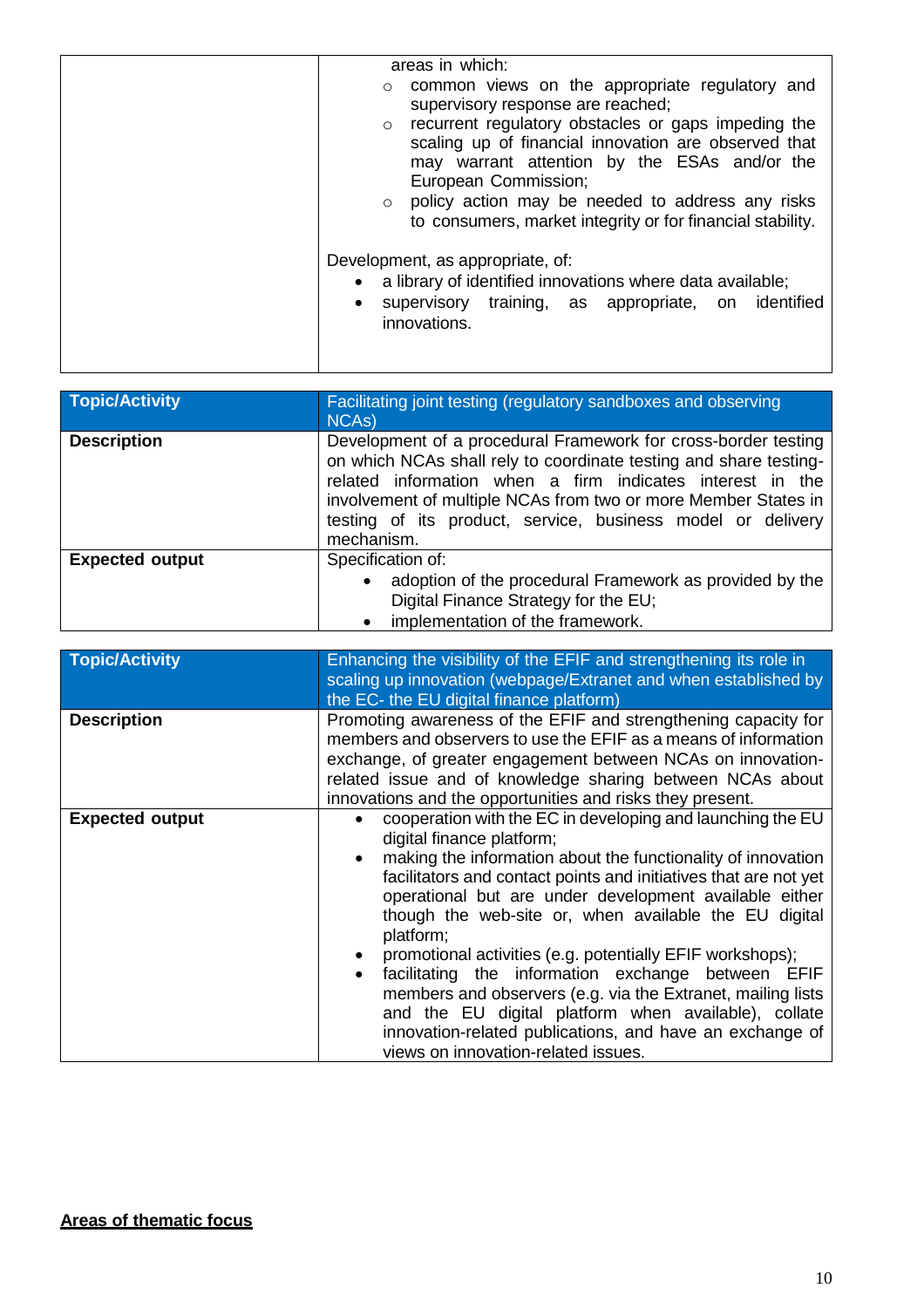| <b>Topic/Activity</b>  | Artificial intelligence (AI), machine learning (ML), and Big Data<br>analytics: Experience from innovation facilitator activities                                                                                                                                                                                                                                                                                                                                                                                                                                                                                                                                                                                                                                                                                                                                                                                                                          |
|------------------------|------------------------------------------------------------------------------------------------------------------------------------------------------------------------------------------------------------------------------------------------------------------------------------------------------------------------------------------------------------------------------------------------------------------------------------------------------------------------------------------------------------------------------------------------------------------------------------------------------------------------------------------------------------------------------------------------------------------------------------------------------------------------------------------------------------------------------------------------------------------------------------------------------------------------------------------------------------|
| <b>Description</b>     | Identification of applications and use cases in the EU financial<br>sector, regulatory and supervisory issues arising, including issues<br>relating to the application of data protection law, and experience<br>acquired by NCAs, with a view to promoting a common response<br>to these new technologies.                                                                                                                                                                                                                                                                                                                                                                                                                                                                                                                                                                                                                                                |
| <b>Expected output</b> | Specification of:<br>observed cases/trends in the use of AI, ML, Big Data in<br>retail and wholesale financial services (e.g. innovative<br>credit scoring, design investment portfolios);<br>areas where regulatory/supervisory guidance (including<br>$\bullet$<br>type and level of guidance) would be needed to support<br>the scale-up of AI applications in the financial services;<br>major regulatory and supervisory issues, including any<br>areas in which:<br>common views on the appropriate regulatory and<br>$\circ$<br>supervisory response are reached;<br>recurrent regulatory obstacles or gaps impeding<br>$\circ$<br>the scaling up of financial innovation are observed<br>(e.g. data gathering and aggregation), that may<br>warrant attention by the ESAs, EDPB and/or the<br>European Commission;<br>policy action may be needed to address any<br>$\circ$<br>risks to consumers, market integrity or for financial<br>stability. |

| <b>Topic/Activity</b>  | Tokenisation and distributed ledger technologies (DLT):<br>Experience from innovation facilitator activities                                                                                                                                                              |
|------------------------|---------------------------------------------------------------------------------------------------------------------------------------------------------------------------------------------------------------------------------------------------------------------------|
|                        |                                                                                                                                                                                                                                                                           |
| <b>Description</b>     | Identification of applications and use cases in the EU financial<br>sector, regulatory and supervisory issues arising and experience<br>acquired by the NCAs, with a view to promoting a common<br>response to these new technologies.                                    |
|                        | Specific tasks for the EFIF may arise in relation to the                                                                                                                                                                                                                  |
|                        | implementation of the Digital Finance Package adopted on 24                                                                                                                                                                                                               |
|                        |                                                                                                                                                                                                                                                                           |
|                        | September 2020.                                                                                                                                                                                                                                                           |
| <b>Expected output</b> | Specification of:                                                                                                                                                                                                                                                         |
|                        | trends in tokenisation and the use of DLT-based<br>$\bullet$<br>applications (which may or may not entail crypto-assets),<br>including different types of tokens and use cases;<br>major regulatory and supervisory themes, including any<br>$\bullet$<br>areas in which: |
|                        | $\circ$ common views on the appropriate regulatory and<br>supervisory response are reached;                                                                                                                                                                               |
|                        | recurrent regulatory obstacles or gaps impeding<br>$\circ$<br>the scaling up of financial innovation are<br>observed that may warrant attention by the ESAs<br>and/or the European Commission;<br>policy action may be needed to address any risks to                     |
|                        | consumers, market integrity or for financial stability.                                                                                                                                                                                                                   |

| <b>Topic/Activity</b>  | Open Finance/ application programme interfaces (APIs):<br>Experience from innovation facilitator activities                                                                                                                                                |
|------------------------|------------------------------------------------------------------------------------------------------------------------------------------------------------------------------------------------------------------------------------------------------------|
| <b>Description</b>     | Identification of APIs and use cases and experience acquired by<br>the NCAs, with a view to promoting convergence of practices.                                                                                                                            |
| <b>Expected output</b> | Specification of:<br>• trends in the design of APIs and areas where<br>standardisation is observed or where there may be<br>benefits to further standardisation;<br>major regulatory and supervisory themes, including any<br>$\bullet$<br>areas in which: |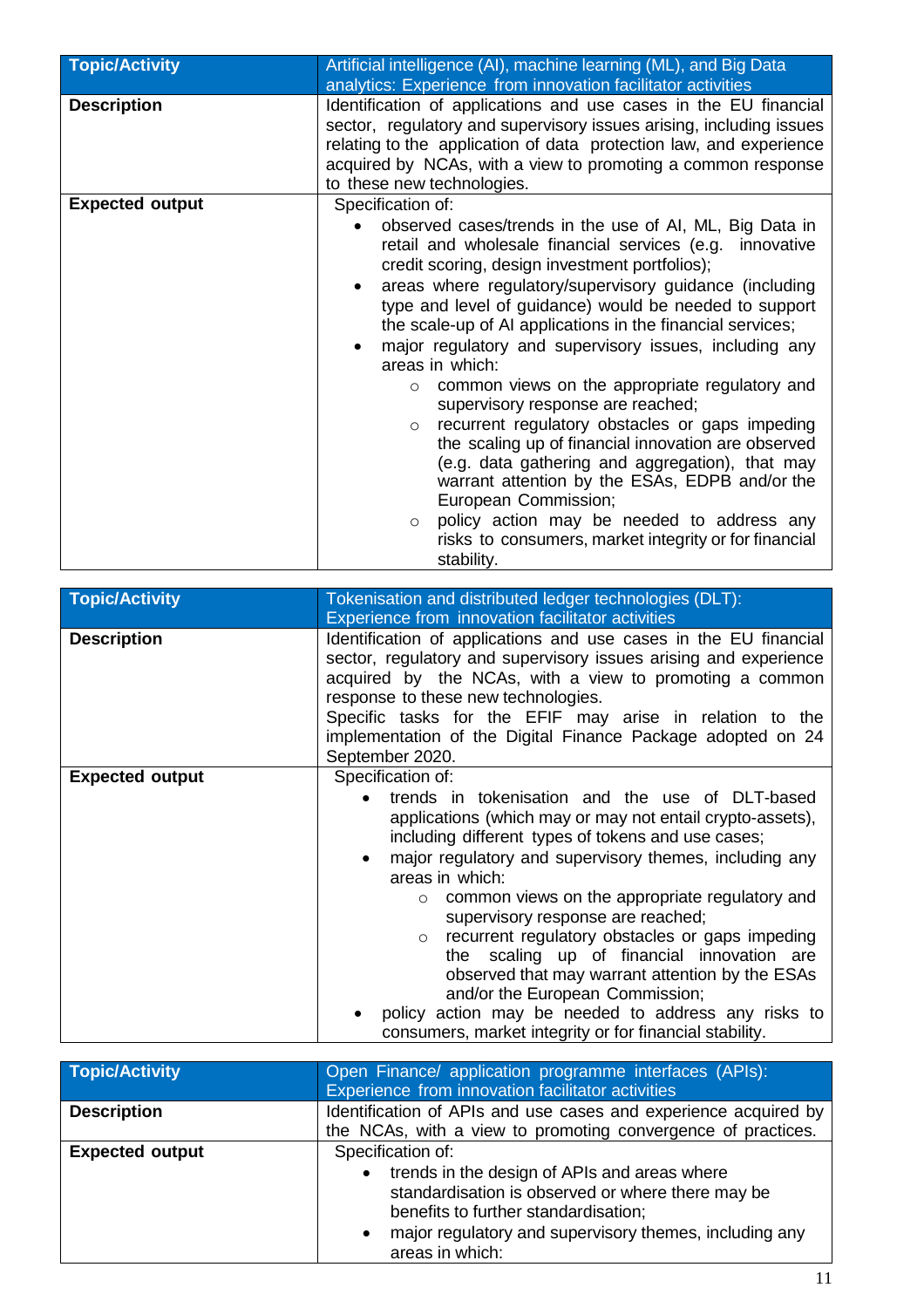| common views on the appropriate regulatory and<br>$\circ$<br>supervisory response are reached;                                                                                                                                                          |
|---------------------------------------------------------------------------------------------------------------------------------------------------------------------------------------------------------------------------------------------------------|
| recurrent regulatory obstacles or gaps impeding<br>$\circ$<br>the scaling up of financial innovation are observed<br>that may warrant attention by the ESAs and/or the                                                                                  |
| European Commission policy action may be<br>needed to address any risks to consumers,<br>market integrity or for financial stability.<br>policy action may be needed to address any risks to<br>consumers, market integrity or for financial stability. |

| <b>Topic/Activity</b>  | Multi-purpose digital platforms facilitating the provision of                                                                                                                                                                                                                                                                                                                                                                                                                                                                                                                                                                                                                                                                                                                                              |
|------------------------|------------------------------------------------------------------------------------------------------------------------------------------------------------------------------------------------------------------------------------------------------------------------------------------------------------------------------------------------------------------------------------------------------------------------------------------------------------------------------------------------------------------------------------------------------------------------------------------------------------------------------------------------------------------------------------------------------------------------------------------------------------------------------------------------------------|
|                        | financial services (retail and institutional): Experience from<br>innovation facilitator activities                                                                                                                                                                                                                                                                                                                                                                                                                                                                                                                                                                                                                                                                                                        |
| <b>Description</b>     | Identification of applications and use cases of digital platforms<br>combinations of services<br>offering<br>(e.g.<br>non-financial<br>&<br>financial/multi-sector financial) and enabling financial firms to<br>market and/or conclude with customers contracts for financial<br>products and services in the EU financial sector, regulatory and<br>supervisory issues arising and experience acquired by the NCAs,<br>with a view to promoting a common response to these new models<br>of providing financial services.                                                                                                                                                                                                                                                                                |
| <b>Expected output</b> | Specification of:<br>trends in the scope and potential definition/taxonomy of<br>platforms;<br>the list of platforms operating in the EU in MSs and<br>cross-border by types of financial services they provide;<br>trends in the design of platforms, including structure and<br>$\bullet$<br>financial services/other services available on the<br>platforms;<br>major regulatory and supervisory themes, including any<br>areas in which:<br>common views on the appropriate regulatory and<br>$\circ$<br>supervisory response are reached;<br>recurrent regulatory obstacles or gaps impeding<br>$\circ$<br>scaling up of financial innovation are<br>the<br>observed that may warrant attention by the ESAs<br>and/or the European Commission;<br>policy action may be needed to address any risks to |
|                        | consumers, market integrity or for financial stability.                                                                                                                                                                                                                                                                                                                                                                                                                                                                                                                                                                                                                                                                                                                                                    |
| <b>Topic/Activity</b>  | Use of innovative technology for customer due diligence (CDD), in<br>particular, identity verification and transaction monitoring:                                                                                                                                                                                                                                                                                                                                                                                                                                                                                                                                                                                                                                                                         |
| <b>Description</b>     | Experience from innovation facilitator activities<br>Identification of applications and use cases in the EU financial<br>sector, regulatory and supervisory issues arising and experience<br>acquired by the NCAs, with a view to promoting a common<br>approach to the acceptance of the use of innovative technologies<br>for CDD, in particular, identity verification and transaction<br>monitoring.<br>Specific tasks for the EFIF may arise in relation to the<br>implementation of the Digital Finance Strategy, in particular with<br>regards to implementation of a sound legal framework enabling the<br>use of interoperable digital identity solutions which will enable new<br>customers to access financial services quickly and easily ("on<br>boarding").                                  |
| <b>Expected output</b> | Specification of:<br>technology trends and use cases;                                                                                                                                                                                                                                                                                                                                                                                                                                                                                                                                                                                                                                                                                                                                                      |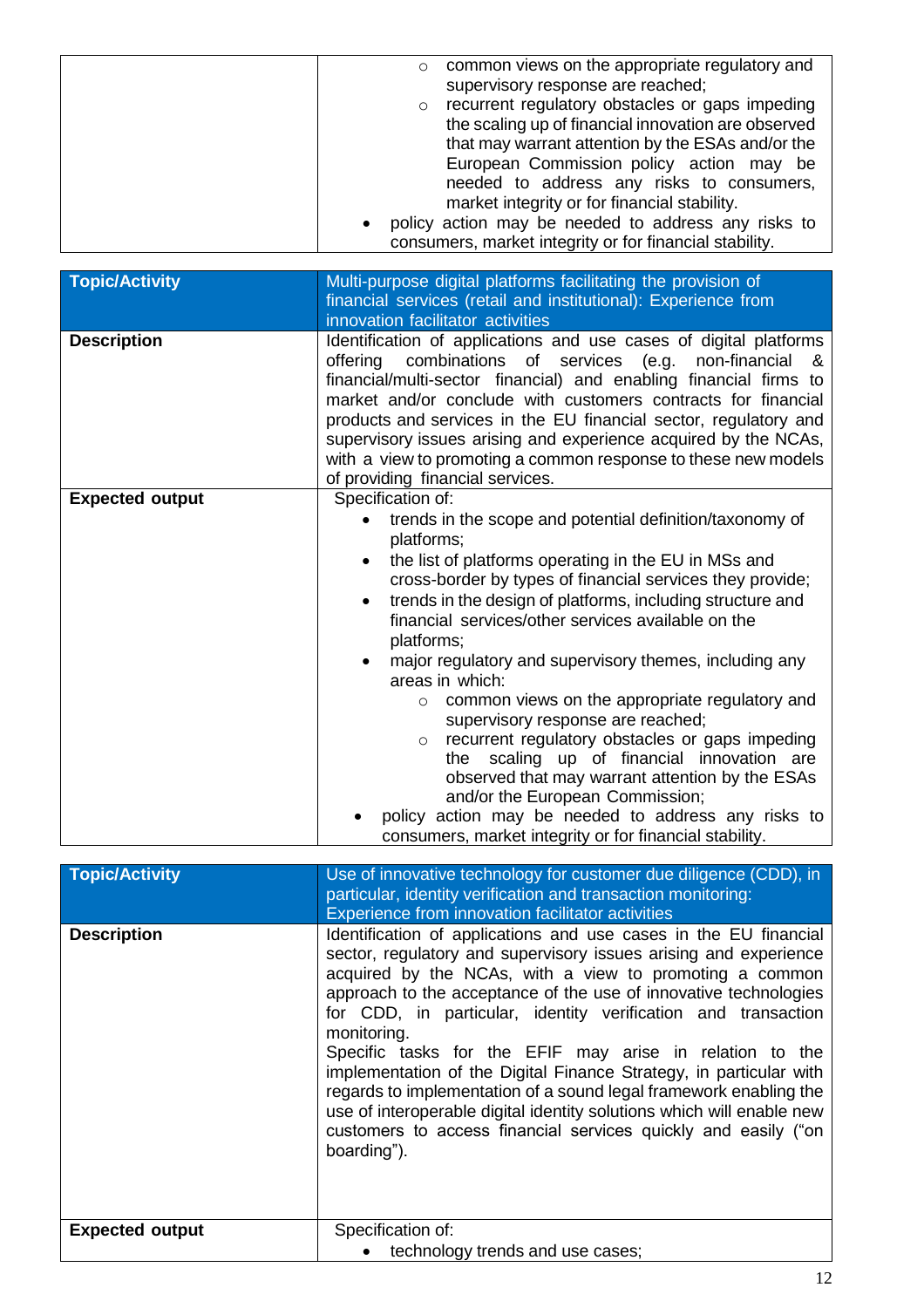| major regulatory and supervisory themes, including any<br>areas in which:                                                                                                                                                                                                                                                                            |
|------------------------------------------------------------------------------------------------------------------------------------------------------------------------------------------------------------------------------------------------------------------------------------------------------------------------------------------------------|
| common views on the appropriate regulatory and<br>$\circ$<br>supervisory response are reached;<br>recurrent regulatory obstacles or gaps impeding<br>$\circ$<br>the scaling up of financial innovation are observed<br>that may warrant attention by the ESAs and/or the<br>European Commission;<br>policy action may be needed to address any risks |
| to consumers or the resilience of the financial                                                                                                                                                                                                                                                                                                      |
| system from a ML/TF perspective.                                                                                                                                                                                                                                                                                                                     |

| <b>Topic/Activity</b>  | RegTech: <sup>6</sup> Experience from innovation facilitator activities                                                              |
|------------------------|--------------------------------------------------------------------------------------------------------------------------------------|
| <b>Description</b>     | Identification of applications and use cases in the EU financial<br>sector, regulatory and supervisory issues arising and experience |
|                        | acquired by the NCAs, with a view to promoting a common                                                                              |
|                        | approach to the use of RegTech and supporting interoperability.                                                                      |
| <b>Expected output</b> | Specification of:                                                                                                                    |
|                        | technology trends and use cases;                                                                                                     |
|                        | major regulatory and supervisory themes, including any                                                                               |
|                        | areas in which:                                                                                                                      |
|                        | common views on the appropriate regulatory and<br>$\circ$                                                                            |
|                        | supervisory response are reached;                                                                                                    |
|                        | recurrent regulatory obstacles or gaps impeding                                                                                      |
|                        | the scaling up of financial innovation are observed                                                                                  |
|                        | that may warrant attention by the ESAs and/or the                                                                                    |
|                        | European Commission;                                                                                                                 |
|                        | policy action may be needed to address any risks to                                                                                  |
|                        | consumers, market integrity or for financial stability.                                                                              |

| <b>Topic/Activity</b>  | Green FinTech <sup>7</sup> and green sandboxes <sup>8</sup> : Experience from<br>innovation facilitator activities                                                                                                                                                                                                                                                                                                                                                                                                                                                                                                                                                                                              |
|------------------------|-----------------------------------------------------------------------------------------------------------------------------------------------------------------------------------------------------------------------------------------------------------------------------------------------------------------------------------------------------------------------------------------------------------------------------------------------------------------------------------------------------------------------------------------------------------------------------------------------------------------------------------------------------------------------------------------------------------------|
| <b>Description</b>     | Identification of use cases of innovative technologies such as<br>distributed ledger technology (DLT), artificial intelligence (AI),<br>machine learning, the internet of Things (IoT) and others that help<br>channel investments into sustainable objectives and assist<br>transition to a greener economy ('Green FinTech'). Identification of<br>initiatives when sandboxes and hubs are focused/specialized on<br>FinTechs proposing solutions for climate transition and ESG<br>investing. Identification of regulatory and supervisory issues<br>arising and experience acquired by the NCAs, with a view to<br>promoting a common response to innovative technologies enabling<br>sustainability goals. |
| <b>Expected output</b> | Specification of:<br>observed use cases of new technologies responding to<br>the increasing demand of market participants and<br>address<br>sustainability<br>factors,<br>to<br>consumers<br>predominantly climate risks, in all sector of financial<br>services, if such technologies were subject to inquiries in<br>a hub or tested in a sandbox;<br>trends in the design of such ESG financial products/<br>$\bullet$<br>solutions/business models and the most common risks,<br>especially greenwashing risks, observed through the<br>operation of innovation facilitators;<br>areas where convergence in treating green financial                                                                        |

<sup>&</sup>lt;sup>6</sup> The FSB defines regulatory technology (RegTech) as any range of applications of FinTech for regulatory and compliance requirements and reporting by regulated institutions. This can also refer to service providers offering such solutions.

 $\overline{a}$ 

 $^7$  Green FinTech refers to the use of innovative technologies and solutions, such as distributed ledger technology (DLT), artificial intelligence (AI),

machine learning, the internet of Things (IoT) and other digital technologies enabling sustainability goals in financial products and services. <sup>8</sup> Green sandboxes mean the sandboxes that are specializing in testing Green FinTech and focused on addressing climate risks in general.